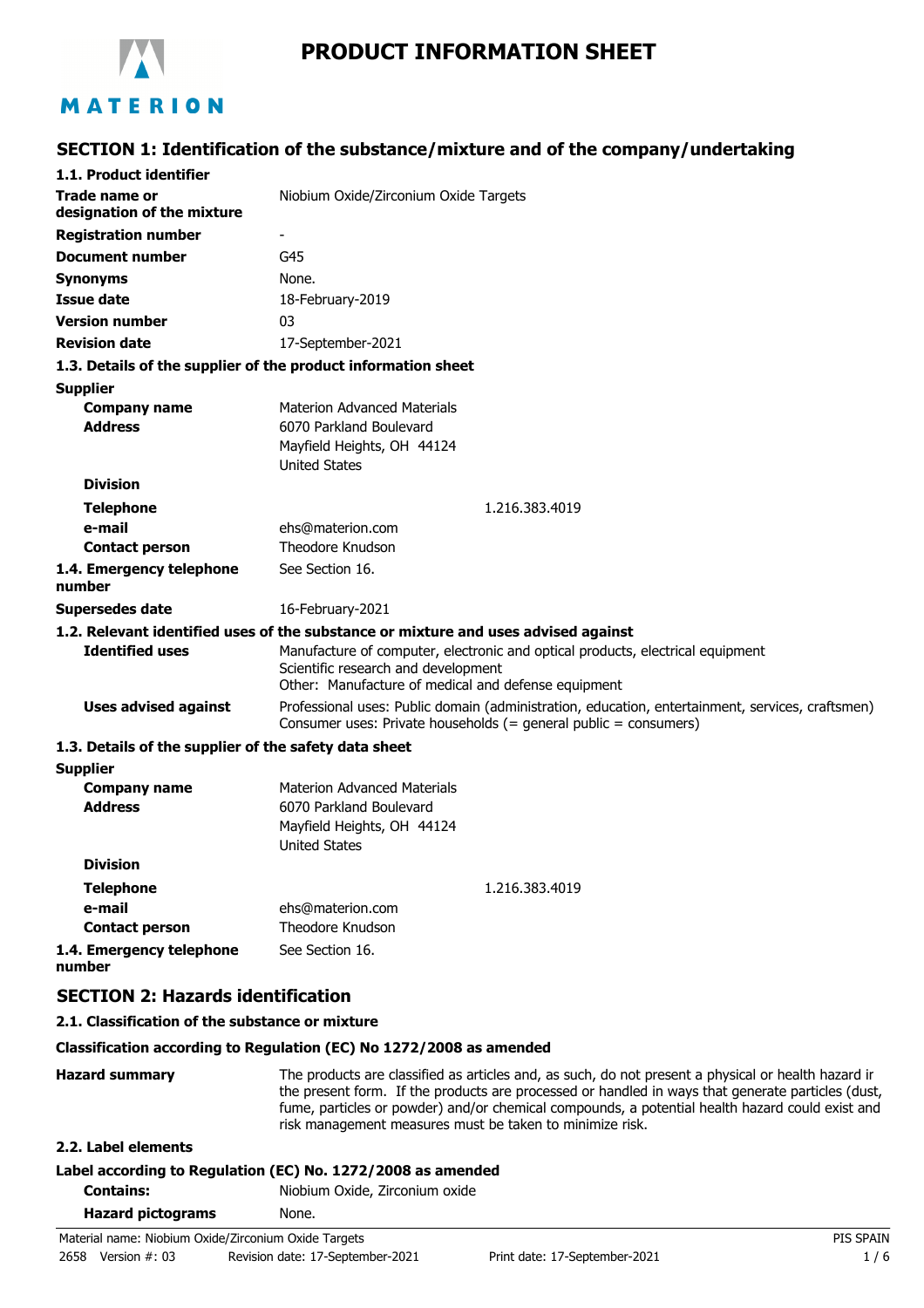| Signal word                       | None.                                                                                                                                                                                                                                                                 |
|-----------------------------------|-----------------------------------------------------------------------------------------------------------------------------------------------------------------------------------------------------------------------------------------------------------------------|
| <b>Hazard statements</b>          | The material as sold in solid form is generally not considered hazardous. However, if the process<br>involves grinding, melting, cutting or any other process that causes a release of dust or fumes,<br>hazardous levels of airborne particulate could be generated. |
| <b>Precautionary statements</b>   |                                                                                                                                                                                                                                                                       |
| <b>Prevention</b>                 | Observe good industrial hygiene practices.                                                                                                                                                                                                                            |
| <b>Response</b>                   | Wash hands after handling.                                                                                                                                                                                                                                            |
| <b>Storage</b>                    | Store away from incompatible materials.                                                                                                                                                                                                                               |
| <b>Disposal</b>                   |                                                                                                                                                                                                                                                                       |
| P501                              | Dispose of contents/container in accordance with local/regional/national/international regulations.                                                                                                                                                                   |
| Supplemental label<br>information | For further information, please contact the Product Stewardship Department at $+1.216.383.4019$ .                                                                                                                                                                     |
| 2.3. Other hazards                | None known.                                                                                                                                                                                                                                                           |

# **SECTION 3: Composition/information on ingredients**

#### **3.2. Mixtures**

### **General information**

| <b>Chemical name</b> |                          | $\frac{0}{0}$ | No.                     | CAS-No. / EC REACH Registration No. Index No. |                          | <b>Notes</b> |
|----------------------|--------------------------|---------------|-------------------------|-----------------------------------------------|--------------------------|--------------|
| Niobium Oxide        |                          | 50            | 12034-57-0<br>234-808-1 | $\overline{\phantom{a}}$                      | $\overline{\phantom{0}}$ |              |
|                      | <b>Classification: -</b> |               |                         |                                               |                          |              |
| Zirconium oxide      |                          | 50            | 1314-23-4<br>215-227-2  | $\overline{\phantom{a}}$                      | -                        |              |
|                      | <b>Classification: -</b> |               |                         |                                               |                          |              |

# **SECTION 4: First aid measures**

**General information**

Ensure that medical personnel are aware of the material(s) involved, and take precautions to protect themselves.

### **4.1. Description of first aid measures**

| <b>Inhalation</b>                                                                        | Call a physician if symptoms develop or persist.           |
|------------------------------------------------------------------------------------------|------------------------------------------------------------|
| <b>Skin contact</b>                                                                      | Get medical attention if irritation develops and persists. |
| Eye contact                                                                              | Get medical attention if irritation develops and persists. |
| <b>Ingestion</b>                                                                         | Get medical advice/attention if you feel unwell.           |
| 4.2. Most important<br>symptoms and effects, both<br>acute and delayed                   | None known.                                                |
| 4.3. Indication of any<br>immediate medical attention<br>and special treatment<br>needed | Treat symptomatically.                                     |

### **SECTION 5: Firefighting measures**

| <b>General fire hazards</b>                                                                | No unusual fire or explosion hazards noted.                                                |
|--------------------------------------------------------------------------------------------|--------------------------------------------------------------------------------------------|
| 5.1. Extinguishing media<br>Suitable extinguishing<br>media                                | Powder. Dry sand. Use methods for the surrounding fire.                                    |
| Unsuitable extinguishing<br>media                                                          | None known.                                                                                |
| 5.2. Special hazards arising<br>from the substance or<br>mixture                           | This product is not flammable.                                                             |
| 5.3. Advice for firefighters<br><b>Special protective</b><br>equipment for<br>firefighters | Wear suitable protective equipment.                                                        |
| <b>Special firefighting</b><br>procedures                                                  | Use water spray to cool unopened containers.                                               |
| <b>Specific methods</b>                                                                    | Use standard firefighting procedures and consider the hazards of other involved materials. |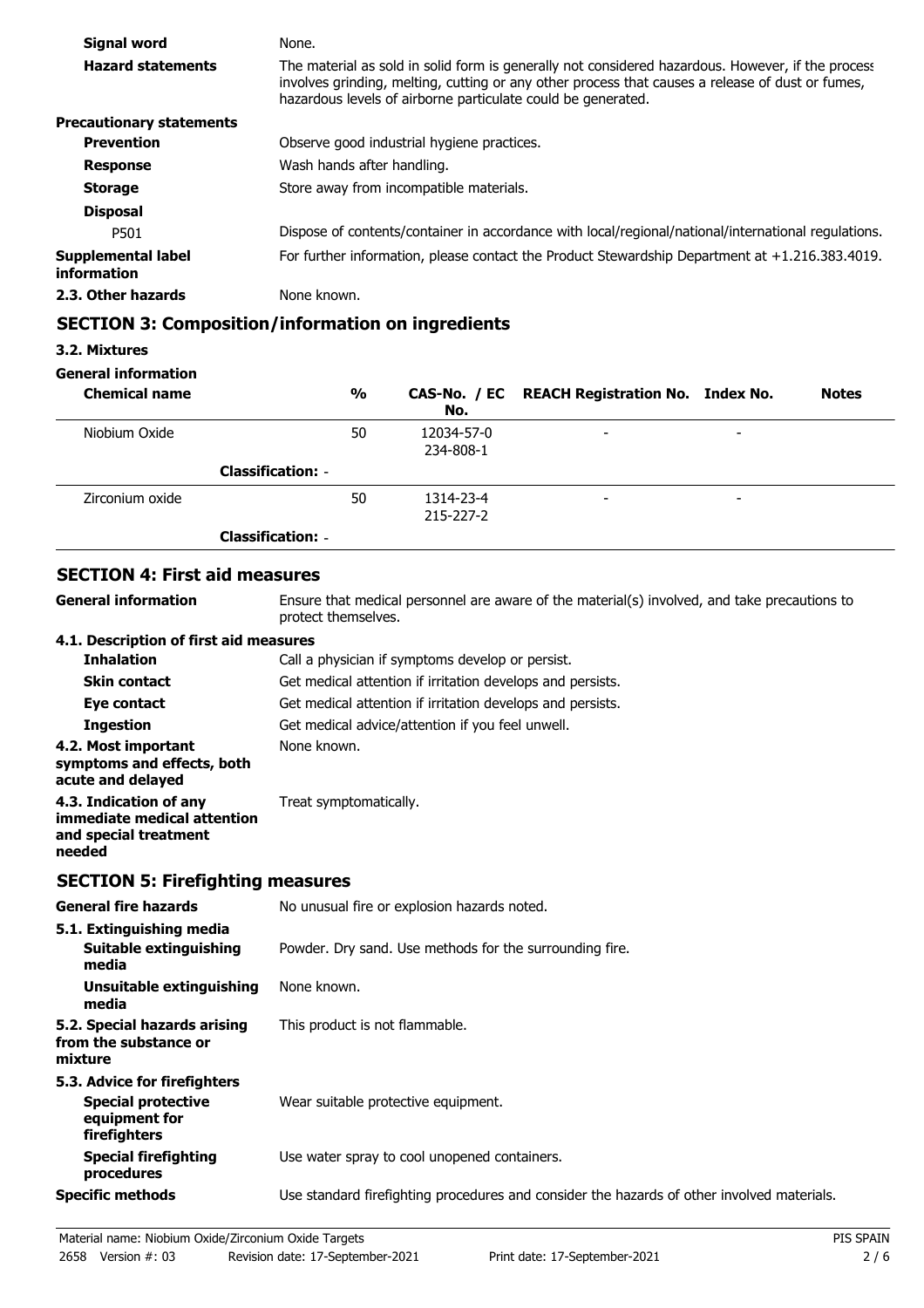# **SECTION 6: Accidental release measures**

|                                                              | 6.1. Personal precautions, protective equipment and emergency procedures            |
|--------------------------------------------------------------|-------------------------------------------------------------------------------------|
| For non-emergency<br>personnel                               | Keep unnecessary personnel away. For personal protection, see section 8 of the PIS. |
| For emergency<br>responders                                  | Use personal protection recommended in Section 8 of the PIS.                        |
| 6.2. Environmental<br>precautions                            | Collect spillage.                                                                   |
| 6.3. Methods and material for<br>containment and cleaning up | Collect spillage. For waste disposal, see section 13 of the PIS.                    |
| 6.4. Reference to other<br>sections                          | Not available.                                                                      |
| CECTION 7. Hendling and stavega                              |                                                                                     |

### **SECTION 7: Handling and storage**

| 7.1. Precautions for safe<br>handling                                          | Wash thoroughly after handling. Observe good industrial hygiene practices. |
|--------------------------------------------------------------------------------|----------------------------------------------------------------------------|
| 7.2. Conditions for safe<br>storage, including any<br><i>incompatibilities</i> | Store away from incompatible materials (see Section 10 of the PIS).        |
| 7.3. Specific end use(s)                                                       | Not available.                                                             |

# **SECTION 8: Exposure controls/personal protection**

## **8.1. Control parameters**

## **Occupational exposure limits**

| <b>Spain. Occupational Exposure Limits</b><br><b>Components</b> | <b>Type</b>                                                           | <b>Value</b>                                                                                                                                                                                                                                                                                                                                                                                           |  |  |  |
|-----------------------------------------------------------------|-----------------------------------------------------------------------|--------------------------------------------------------------------------------------------------------------------------------------------------------------------------------------------------------------------------------------------------------------------------------------------------------------------------------------------------------------------------------------------------------|--|--|--|
| Zirconium oxide (CAS<br>1314-23-4)                              | <b>STEL</b>                                                           | $10$ mg/m $3$                                                                                                                                                                                                                                                                                                                                                                                          |  |  |  |
|                                                                 | <b>TWA</b>                                                            | $5$ mg/m $3$                                                                                                                                                                                                                                                                                                                                                                                           |  |  |  |
| <b>Biological limit values</b>                                  | No biological exposure limits noted for the ingredient(s).            |                                                                                                                                                                                                                                                                                                                                                                                                        |  |  |  |
| <b>Recommended monitoring</b><br>procedures                     |                                                                       | Follow standard monitoring procedures.                                                                                                                                                                                                                                                                                                                                                                 |  |  |  |
| <b>Derived no effect levels</b><br>(DNELs)                      | Not available.                                                        |                                                                                                                                                                                                                                                                                                                                                                                                        |  |  |  |
| <b>Predicted no effect</b><br>concentrations (PNECs)            | Not available.                                                        |                                                                                                                                                                                                                                                                                                                                                                                                        |  |  |  |
| <b>Exposure guidelines</b>                                      | This material does not have established exposure limits.              |                                                                                                                                                                                                                                                                                                                                                                                                        |  |  |  |
| 8.2. Exposure controls                                          |                                                                       |                                                                                                                                                                                                                                                                                                                                                                                                        |  |  |  |
| <b>Appropriate engineering</b><br>controls                      |                                                                       | Good general ventilation (typically 10 air changes per hour) should be used. Ventilation rates should<br>be matched to conditions. If applicable, use process enclosures, local exhaust ventilation, or other<br>engineering controls to maintain airborne levels below recommended exposure limits. If exposure<br>limits have not been established, maintain airborne levels to an acceptable level. |  |  |  |
|                                                                 | Individual protection measures, such as personal protective equipment |                                                                                                                                                                                                                                                                                                                                                                                                        |  |  |  |
| <b>General information</b>                                      | As a standard hygiene practice, wash hands before eating or smoking.  |                                                                                                                                                                                                                                                                                                                                                                                                        |  |  |  |
| Eye/face protection                                             | Wear safety glasses with side shields (or goggles).                   |                                                                                                                                                                                                                                                                                                                                                                                                        |  |  |  |
| <b>Skin protection</b>                                          |                                                                       |                                                                                                                                                                                                                                                                                                                                                                                                        |  |  |  |
| - Hand protection                                               |                                                                       | Wear gloves to prevent metal cuts and skin abrasions during handling.                                                                                                                                                                                                                                                                                                                                  |  |  |  |
| - Other                                                         | Use personal protective equipment as required.                        |                                                                                                                                                                                                                                                                                                                                                                                                        |  |  |  |
| <b>Respiratory protection</b>                                   |                                                                       | In case of insufficient ventilation, wear suitable respiratory equipment.                                                                                                                                                                                                                                                                                                                              |  |  |  |
| <b>Thermal hazards</b>                                          |                                                                       | Wear appropriate thermal protective clothing, when necessary.                                                                                                                                                                                                                                                                                                                                          |  |  |  |
| <b>Hygiene measures</b>                                         | remove contaminants.                                                  | Always observe good personal hygiene measures, such as washing after handling the material and<br>before eating, drinking, and/or smoking. Routinely wash work clothing and protective equipment to                                                                                                                                                                                                    |  |  |  |
| <b>Environmental exposure</b><br>controls                       | Environmental manager must be informed of all major releases.         |                                                                                                                                                                                                                                                                                                                                                                                                        |  |  |  |

# **SECTION 9: Physical and chemical properties**

#### **9.1. Information on basic physical and chemical properties**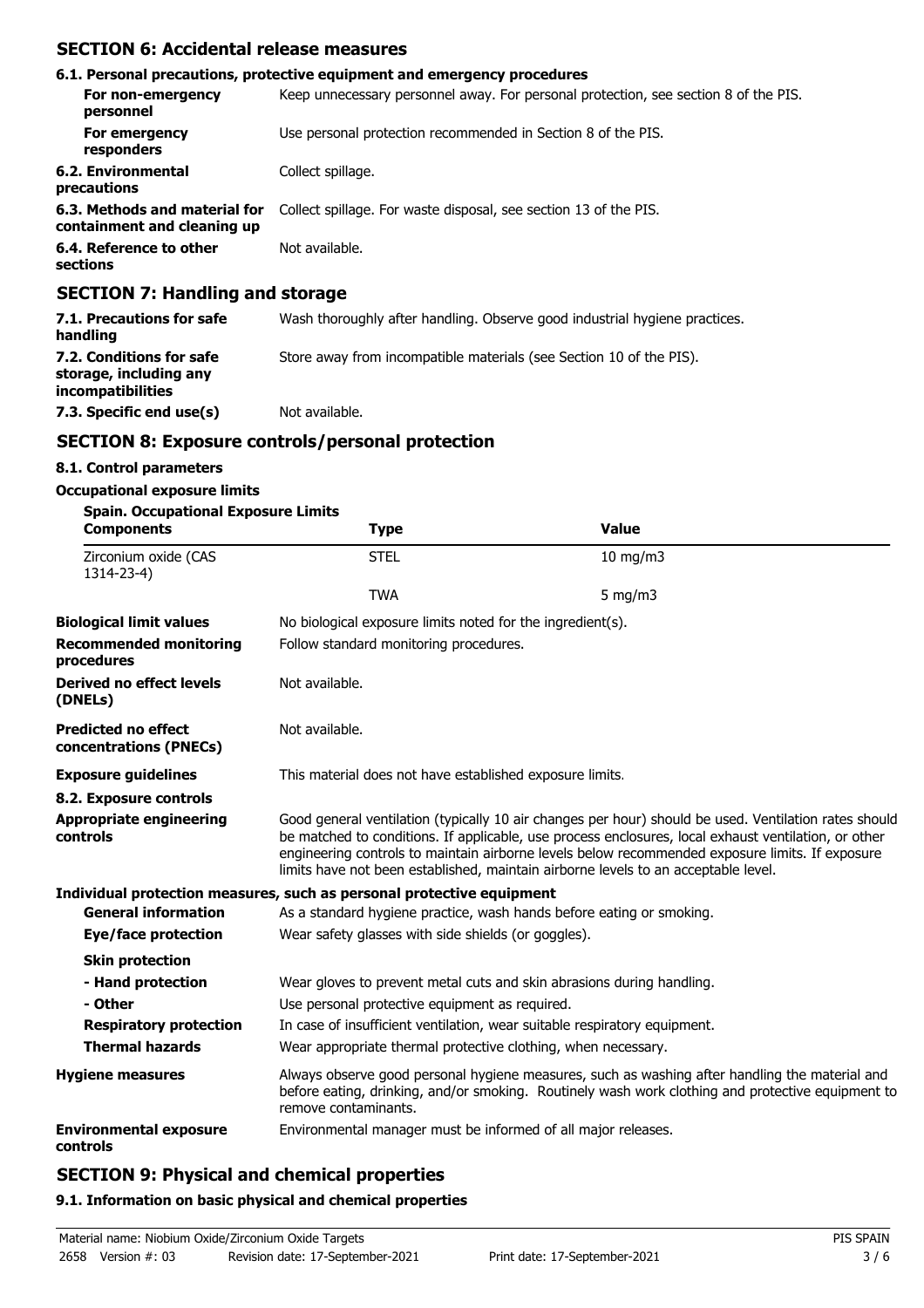| <b>Appearance</b>                                 |                                                                   |
|---------------------------------------------------|-------------------------------------------------------------------|
| <b>Physical state</b>                             | Solid.                                                            |
| <b>Form</b>                                       | Solid.                                                            |
| Colour                                            | Silver.                                                           |
| <b>Odour</b>                                      | None.                                                             |
| <b>Odour threshold</b>                            | Not applicable.                                                   |
| pH                                                | Not applicable.                                                   |
| <b>Melting point/freezing point</b>               | 2200 - 2400 °C (3992 - 4352 °F) estimated / Not applicable.       |
| <b>Initial boiling point and</b><br>boiling range | Not applicable.                                                   |
| <b>Flash point</b>                                | Not applicable.                                                   |
| <b>Evaporation rate</b>                           | Not applicable.                                                   |
| <b>Flammability (solid, gas)</b>                  | None known.                                                       |
| <b>Vapour pressure</b>                            | Not applicable.                                                   |
| <b>Vapour density</b>                             | Not applicable.                                                   |
| <b>Relative density</b>                           | Not applicable.                                                   |
| Solubility(ies)                                   |                                                                   |
| <b>Solubility (water)</b>                         | Insoluble.                                                        |
| <b>Partition coefficient</b><br>(n-octanol/water) | Not applicable.<br>Not applicable.                                |
| <b>Auto-ignition temperature</b>                  | Not applicable.                                                   |
| <b>Decomposition temperature</b>                  | Not applicable.                                                   |
| <b>Viscosity</b>                                  | Not applicable.                                                   |
| <b>Explosive properties</b>                       | Not explosive.                                                    |
| <b>Oxidising properties</b>                       | Not oxidising.                                                    |
| 9.2. Other information<br><b>Density</b>          | $8,10 - 8,40$ g/cm3                                               |
| <b>SECTION 10: Stability and reactivity</b>       |                                                                   |
| 10.1. Reactivity                                  | The product is stable and non-reactive under normal conditions of |
| .                                                 |                                                                   |

| 10.1. Reactivity                            | The product is stable and non-reactive under normal conditions of use, storage and transport |
|---------------------------------------------|----------------------------------------------------------------------------------------------|
| 10.2. Chemical stability                    | Material is stable under normal conditions.                                                  |
| 10.3. Possibility of hazardous<br>reactions | No dangerous reaction known under conditions of normal use.                                  |
| 10.4. Conditions to avoid                   | Contact with incompatible materials.                                                         |
| 10.5. Incompatible materials                | Strong bases. Strong oxidising agents. Halogens.                                             |
| 10.6. Hazardous<br>decomposition products   | No hazardous decomposition products are known.                                               |

# **SECTION 11: Toxicological information**

| <b>General information</b>                      | Occupational exposure to the substance or mixture may cause adverse effects. |
|-------------------------------------------------|------------------------------------------------------------------------------|
| <b>Information on likely routes of exposure</b> |                                                                              |
| <b>Inhalation</b>                               | Not likely, due to the form of the product.                                  |
| <b>Skin contact</b>                             | Not likely, due to the form of the product.                                  |
| Eye contact                                     | Not likely, due to the form of the product.                                  |
| <b>Ingestion</b>                                | Expected to be a low ingestion hazard.                                       |
| Symptoms                                        | None known.                                                                  |

#### **11.1. Information on toxicological effects**

| <b>Acute toxicity</b>                | None known.                                 |
|--------------------------------------|---------------------------------------------|
| <b>Skin corrosion/irritation</b>     | Not classified.                             |
| Serious eye damage/eye<br>irritation | Not likely, due to the form of the product. |
| <b>Respiratory sensitisation</b>     | Not a respiratory sensitizer.               |
| <b>Skin sensitisation</b>            | Not a skin sensitiser.                      |
| <b>Germ cell mutagenicity</b>        | Not classified.                             |
| Carcinogenicity                      | Not classified.                             |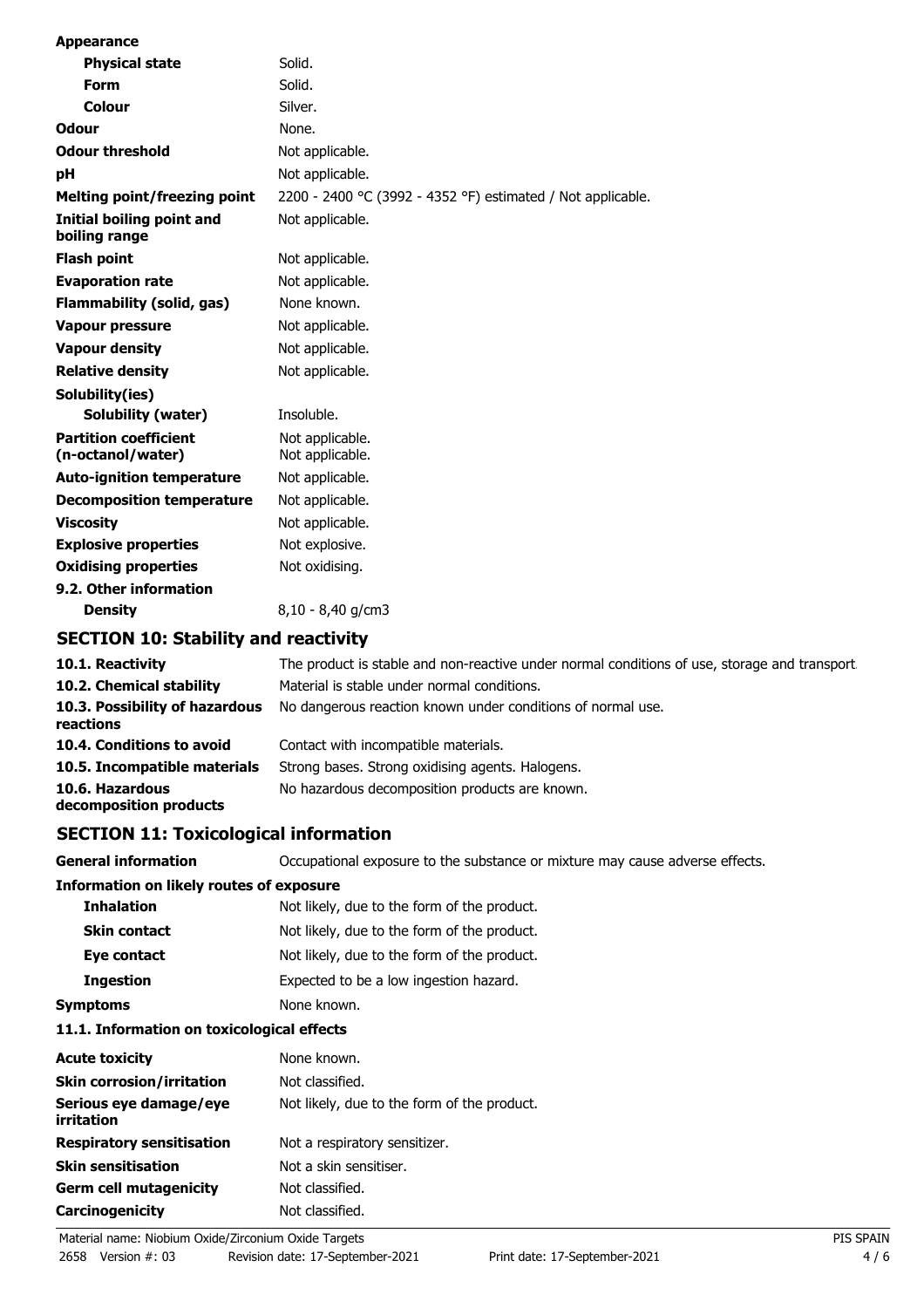| <b>Reproductive toxicity</b>                          | Not classified.                                           |
|-------------------------------------------------------|-----------------------------------------------------------|
| Specific target organ toxicity<br>- single exposure   | Not classified.                                           |
| Specific target organ toxicity<br>- repeated exposure | Not classified.                                           |
| <b>Aspiration hazard</b>                              | Not an aspiration hazard.                                 |
| Mixture versus substance<br>information               | No information available.                                 |
| <b>Other information</b>                              | This product has no known adverse effect on human health. |

# **SECTION 12: Ecological information**

| 12.1. Toxicity                                            | No toxicity data noted for the ingredient(s).                                                                                                                                              |
|-----------------------------------------------------------|--------------------------------------------------------------------------------------------------------------------------------------------------------------------------------------------|
| 12.2. Persistence and<br>degradability                    | No data is available on the degradability of this product.                                                                                                                                 |
| 12.3. Bioaccumulative<br>potential                        | No data available.                                                                                                                                                                         |
| <b>Partition coefficient</b><br>n-octanol/water (log Kow) | Not applicable.                                                                                                                                                                            |
| <b>Bioconcentration factor (BCF)</b>                      | Not available.                                                                                                                                                                             |
| 12.4. Mobility in soil                                    | No data available.                                                                                                                                                                         |
| 12.5. Results of PBT and<br><b>vPvB</b> assessment        | Not a PBT or vPvB substance or mixture.                                                                                                                                                    |
| 12.6. Other adverse effects                               | No other adverse environmental effects (e.g. ozone depletion, photochemical ozone creation<br>potential, endocrine disruption, global warming potential) are expected from this component. |

# **SECTION 13: Disposal considerations**

### **13.1. Waste treatment methods**

| <b>Residual waste</b>                  | Dispose of in accordance with local regulations. Empty containers or liners may retain some product<br>residues. This material and its container must be disposed of in a safe manner (see: Disposal<br>instructions). |
|----------------------------------------|------------------------------------------------------------------------------------------------------------------------------------------------------------------------------------------------------------------------|
| <b>Contaminated packaging</b>          | Empty containers should be taken to an approved waste handling site for recycling or disposal.                                                                                                                         |
| <b>EU waste code</b>                   | Not available.                                                                                                                                                                                                         |
| <b>Disposal</b><br>methods/information | Collect and reclaim or dispose in sealed containers at licensed waste disposal site.                                                                                                                                   |
| <b>Special precautions</b>             | Dispose in accordance with all applicable regulations.                                                                                                                                                                 |

## **SECTION 14: Transport information**

### **ADR**

14.1. - 14.6.: Not regulated as dangerous goods.

### **RID**

14.1. - 14.6.: Not regulated as dangerous goods.

# **ADN**

14.1. - 14.6.: Not regulated as dangerous goods.

## **IATA**

14.1. - 14.6.: Not regulated as dangerous goods.

# **IMDG**

14.1. - 14.6.: Not regulated as dangerous goods.

# **SECTION 15: Regulatory information**

# **15.1. Safety, health and environmental regulations/legislation specific for the substance or mixture**

# **EU regulations**

**Regulation (EC) No. 1005/2009 on substances that deplete the ozone layer, Annex I and II, as amended** Not listed.

**Regulation (EU) 2019/1021 On persistent organic pollutants (recast), as amended** Not listed.

**Regulation (EU) No. 649/2012 concerning the export and import of dangerous chemicals, Annex I, Part 1 as amended**

Not listed.